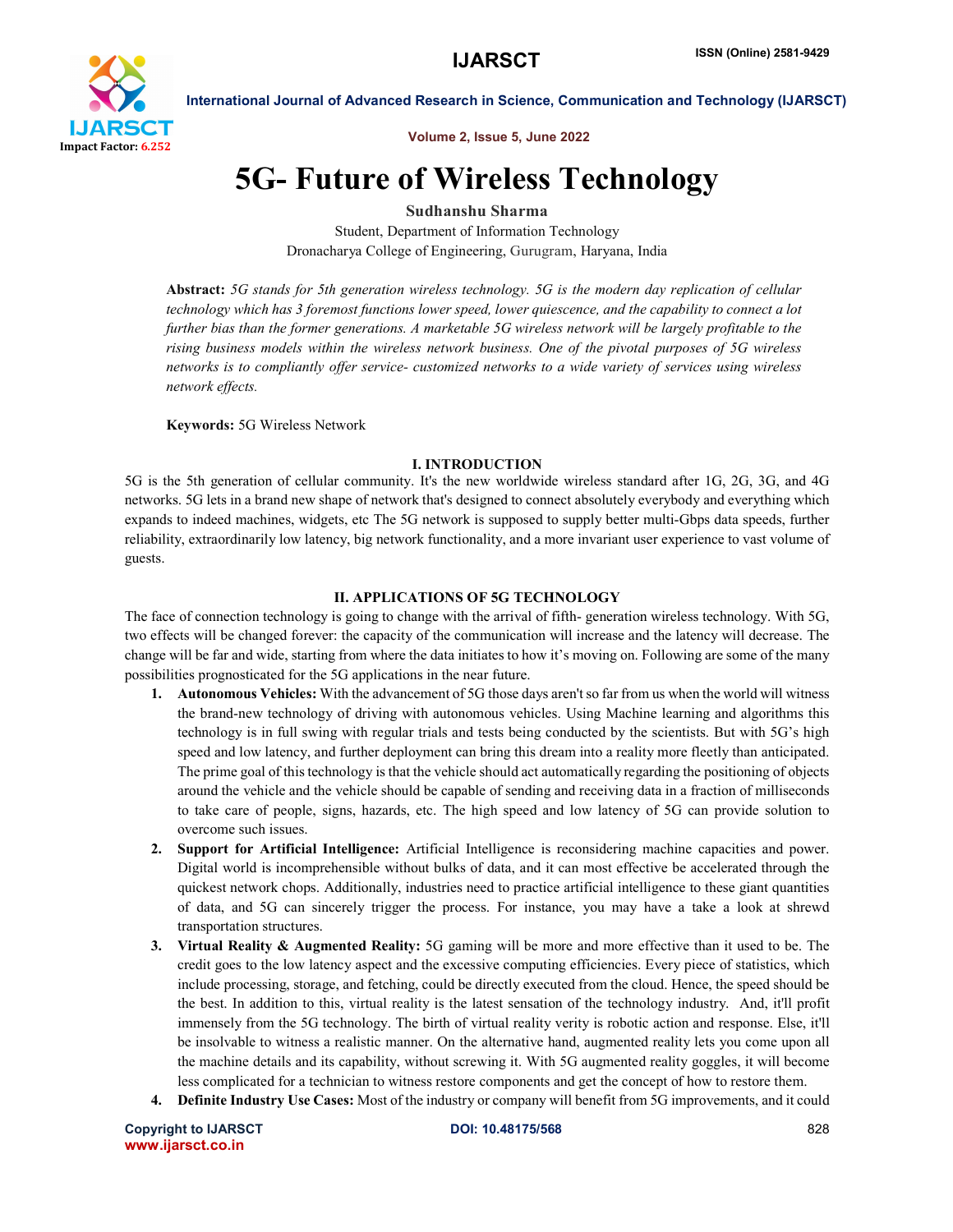

International Journal of Advanced Research in Science, Communication and Technology (IJARSCT)

#### Volume 2, Issue 5, June 2022

result in a sales enhance and reduce the overall fee of ownership. Industries like healthcare could be highly beneficial from 5G technology. Similarly, production, logistics, and retail industries will come upon a large capability exchange in the approaching years just because of the 5G era. Whether it's defining the inventory purposes or minimizing the downtime, synthetic intelligence, 5G, and IoT can convey real adjustments to the enterprise.

- 5. IoT Use Cases for Drones: Filming and photography is becoming a very popular career option today. Drones are playing an important role in delivering awesome pictures from distinct top angles. Additionally, they're unskippable in analyzing environment for safety motives. Retail and logistics groups are investing in 5G and artificial intelligence technology. Still, drones are space- centric, and if they are out of range, they may be tough to maintain. But, with 5G, you may see past your vision and control the drone's stir. Additionally, the low latency of 5G will assist you to gain the advantage.Access high-resolution pictures and films for protection, surveillance, and different filming elements with 5G-powered drone offerings.
- 6. Mobile Services Resembling Broadband Perspectives: When the 5G technology rolls out globally, cellular services will come upon a large enhancement. Whether it's about large network organizations or lower service organizations, every enterprise would like to installation 5G services as; they will act like broadband services. People can fluently stream HD content without stressing about slowdowns.

### III. ADVANTAGES OF 5G

- 1. High speeds: 5G works quicker on mobile phones and other devices when in comparison to 4G and 4G LTE. It permits the user to download films, movies, and song in seconds instead of minutes. The network has 20 Gbps speedenabling groups to use the same for services such as automation, superior web conferencing, and so forth. A current survey says that consumers who used 5G saved almost 23 hours per day in the downloading process.
- 2. Low latency: 5G has low latency while compared to 4G in order to support new programs including AI, IoT, and virtual reality efficiently. Not only that, it enables mobile phone users to open a website and skim matters without any hassles. Another element is that it gives ways to pierce the internet any time whilst searching out a many essential statistics.
- 3. Increased capacity: 5G has the capability to supply as important as one hundred cases redundant capacity as 4G. It permits companies to crossroad between mobile and Wi- Fi wireless ways in an trouble to achieve advanced overall performance. It provides strategies to pierce the internet with high effectiveness.
- 4. More bandwidth: One of the principle benefits of 5G is that it increases the bandwidth in order to transfer the data as quickly as possible. Furthermore, cellular phone users can ensure a quicker reference to greater bandwidth after choosing a 5G network.
- 5. Less tower congestion: 4G cellular networks frequently get congested on the way to bring about diverse problems while accessing important information. On the alternative hand, 5G networks allow customers to avoid them due to better speed and more bandwidth.
- 6. Process optimization: It is also expected to revolutionize areas such as medication (faraway operations, for example),and traffic management and autonomous vehicles, as well as its implementation within the construction sector to optimize resources and decrease dangers.

### IV. DISADVANTAGES OF 5G

- 1. Limited global coverage and insufficient infrastructure: The biggest debit of 5G is that it has limited global content and is available only in unique places. For the 5G networks to function properly it is going to require very huge sums of funding in infrastructure to increase bandwidth and extend coverage.
- 2. Low broadcast distance: Though 5G is fast however it has lesser network range as compared to the previous generations. Moreover, tall infrastructure and timber may block the frequency of the 5G network. Therefore, it requires more network towers for coverage which in fact is time-consuming and expensive.
- 3. Weakened device batteries: A phone having a 5G connection will bring about a high battery drain problems that may reduces its lifetime to a massive volume. Hence, phone manufacturers need to invest in new battery technology to cover the battery from damages and other problems.